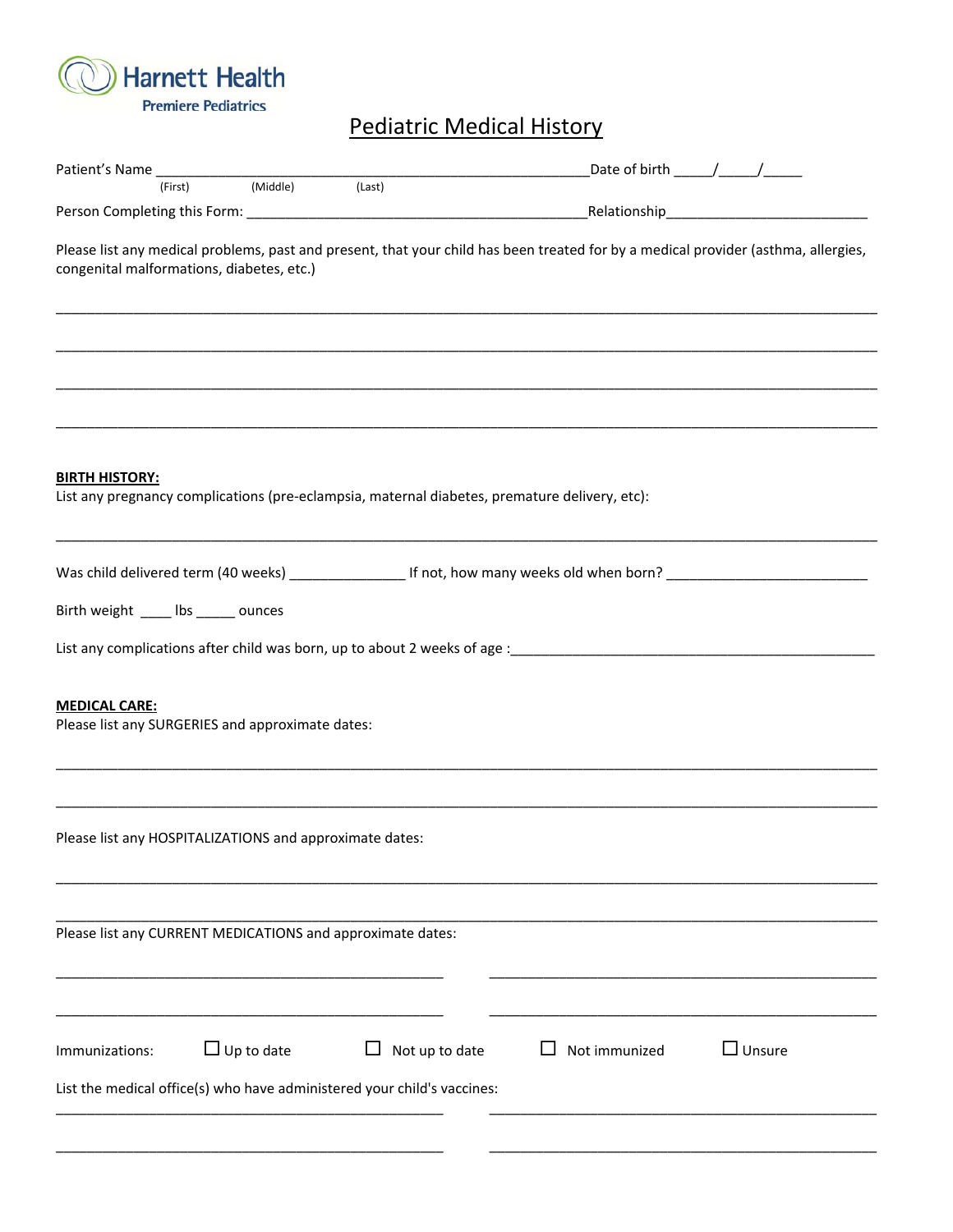Drug Allergies:

| <b>HOME/SOCIAL ENVIRONMENT:</b>                                        |                                                                                           |                             |                                                                                                                                                                                                                               |                      |
|------------------------------------------------------------------------|-------------------------------------------------------------------------------------------|-----------------------------|-------------------------------------------------------------------------------------------------------------------------------------------------------------------------------------------------------------------------------|----------------------|
| Who lives in the home with your child?                                 |                                                                                           |                             |                                                                                                                                                                                                                               |                      |
|                                                                        |                                                                                           |                             |                                                                                                                                                                                                                               |                      |
|                                                                        |                                                                                           |                             |                                                                                                                                                                                                                               |                      |
|                                                                        |                                                                                           |                             |                                                                                                                                                                                                                               |                      |
|                                                                        |                                                                                           |                             |                                                                                                                                                                                                                               |                      |
|                                                                        |                                                                                           |                             | Relationship Age Age                                                                                                                                                                                                          |                      |
|                                                                        |                                                                                           |                             | Relationship Age Age                                                                                                                                                                                                          |                      |
| Marital status of parents:                                             | $\Box$ Married                                                                            | Divorced<br>$\Box$          | $\Box$ Separated                                                                                                                                                                                                              | $\Box$ Never Married |
|                                                                        |                                                                                           |                             |                                                                                                                                                                                                                               |                      |
| Are there any guns in the home?                                        |                                                                                           |                             |                                                                                                                                                                                                                               |                      |
| SCHOOL:                                                                | $\Box$ Public                                                                             | Private<br>$\perp$          | Home Schooled<br>$\mathbf{L}$                                                                                                                                                                                                 |                      |
|                                                                        |                                                                                           |                             | For public or private school, please provide name of school: example and a set of the set of the set of the set of the set of the set of the set of the set of the set of the set of the set of the set of the set of the set |                      |
| School performance: □ Above Average<br>Discipline Problems? $\Box$ YES |                                                                                           | $\Box$ Average<br><b>NO</b> | $\Box$ Below Average                                                                                                                                                                                                          |                      |
| <b>NUTRITION:</b>                                                      | Please list any food allergies or diet restrictions your child has:                       |                             |                                                                                                                                                                                                                               |                      |
|                                                                        | Do you feel your child is overweight?                                                     |                             | Do you feel your child eats healthy? ________ If no, what are your concerns? _________________________________                                                                                                                |                      |
| <b>ACTIVITY:</b>                                                       |                                                                                           |                             | List school and non-school related sports and physical activities in which your child actively participates:                                                                                                                  |                      |
| Playing sports/Physical activity                                       | Please list the number of hours per day your child spends doing the following activities: |                             | Doing Homework                                                                                                                                                                                                                |                      |

\_\_\_\_\_\_\_\_\_\_\_\_\_\_\_\_\_\_\_\_\_\_\_\_\_\_\_\_\_\_\_\_\_\_\_\_\_\_\_\_\_\_\_\_\_\_\_\_\_\_ \_\_\_\_\_\_\_\_\_\_\_\_\_\_\_\_\_\_\_\_\_\_\_\_\_\_\_\_\_\_\_\_\_\_\_\_\_\_\_\_\_\_\_\_\_\_\_\_\_\_

Sleeping \_\_\_\_\_\_\_\_\_\_\_ Watching TV: \_\_\_\_\_\_\_\_\_\_\_ Computer/Internet: \_\_\_\_\_\_\_\_\_\_